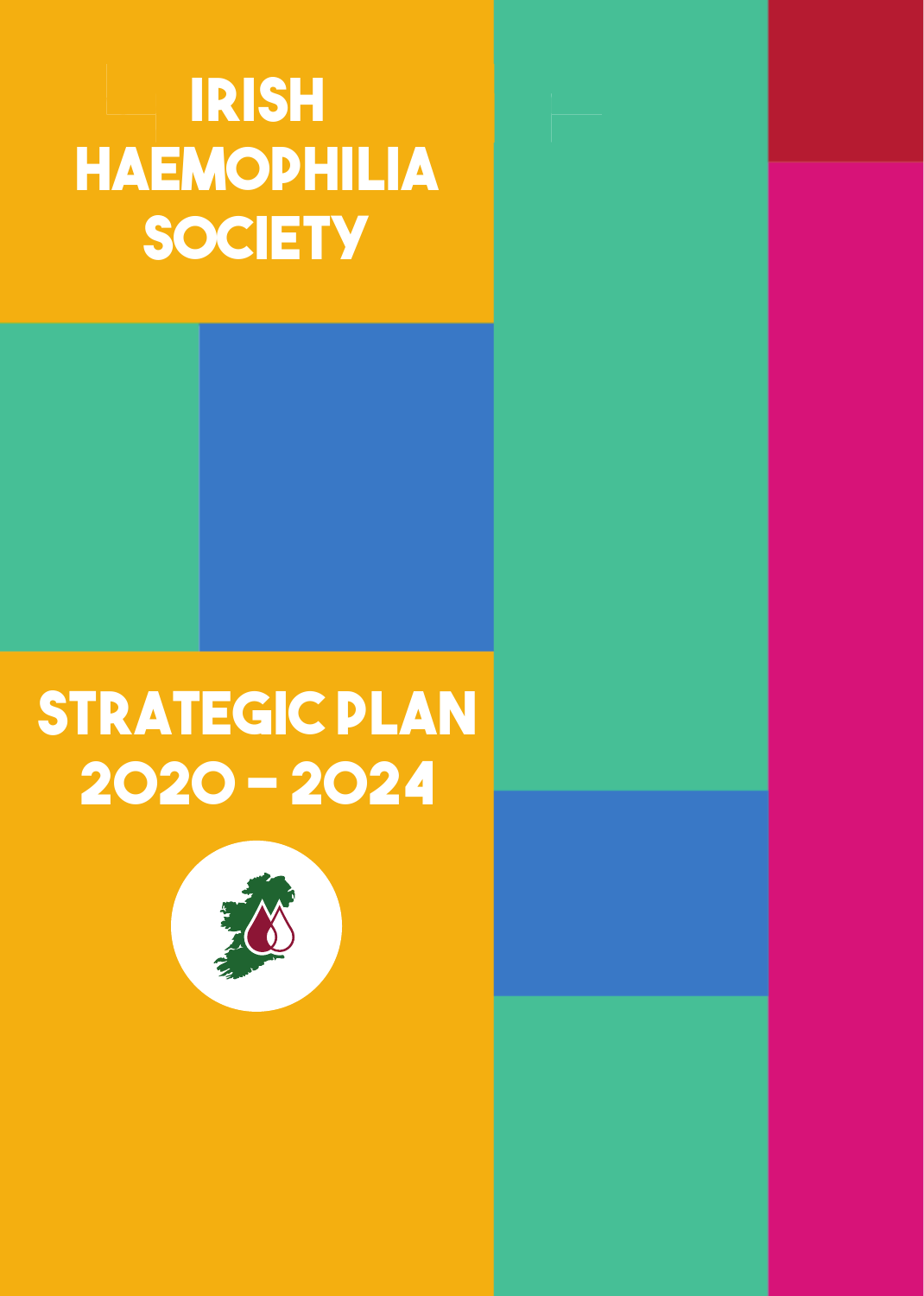# **Identity**

The name of the Society will remain unchanged, but we will add a tagline underneath to make it clear we provide support for people with von Willebrand's, rare bleeding disorders and all inherited bleeding disorders.

#### **Suggested:**

#### **Irish Haemophilia Society**

*Representing people with haemophilia, von Willebrand's & other inherited bleeding disorders*

This could work on the website if separate sections on vWD and RBD on Homepage

- Produce a business card which can be distributed at the centers and available at reception clearly stating that we support people with Haemophilia, von Willebrand's and all inherited bleeding disorders.
- The tagline would need to specifically include mention of von Willebrand's except for the website where vWD would be on the homepage

### **Publications and Digital Media**

Our publications and digital media / social media strategies should include optimizing synergy with the new patient portal. All of our content should be made available to the NCC for the portal and we will ask for all the portal content to be made available to the Society for our use and dissemination. There will be a move toward more digital content (podcasts, videos) for use on social media and website.

### **Action Plan**

- Focus group to be established with NCC to look at content and roll out of the patient portal
- Contract health care workers and individuals to write specific content for our newsletters and publications.
- Attach QR codes to future publications to facilitate downloading. This will be very relevant for centers where our publications are displayed.

#### **Specific publication requirements agreed:**

- Booklet on Pre-pubescent girls and menstrual bleeding
- Leaflets on Transexamic acid, DDAVP and Low FVII based on infographics and our previously published Rare Bleeding disorders booklet required
- Updated booklet on von Willebrand's required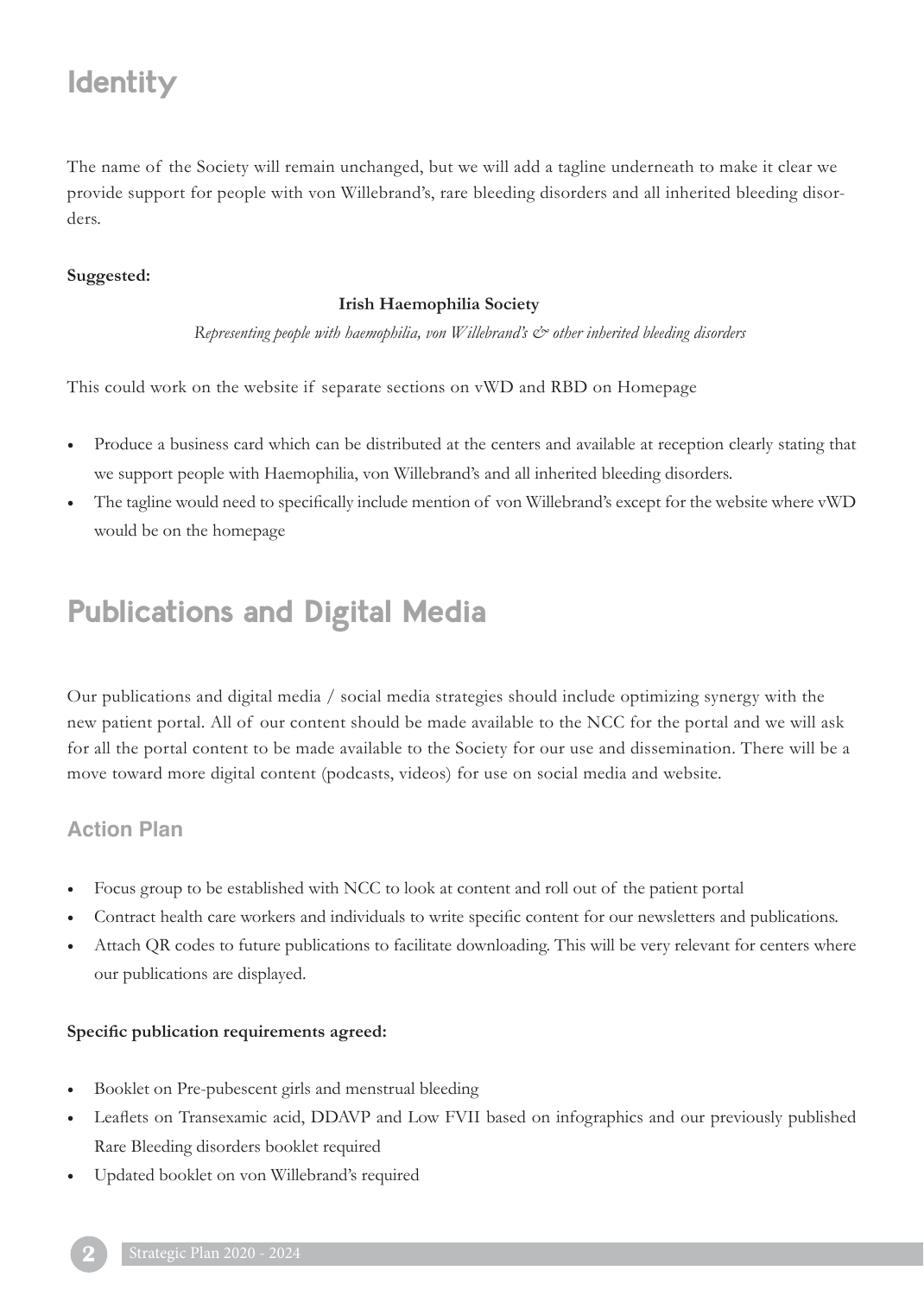Better mechanism to ensure systematic replacement and replenishing of our publications at the three comprehensive care centres

- Requirement for a new information pack for newly diagnosed patients
- Develop a simple explanation/infographic to explain the coagulation cascade.
- Develop infographics on VWD, inheritance, new therapies

### **Website**

- Website to be redesigned and content to be re-evaluated
- Develop a regular e-mail update (possibly weekly) for members on our electronic list

### **Social Media & Digital Media**

- Include hashtags for vWD and RBD
- Produce podcasts
- Develop strategy on production and use of videos and use of YouTube
- Develop capability and culture of producing short videos on a regular basis interviews with clinicians, at conferences, visitors to the office
- Add 100 new subscribers to our Ezine over next 12 months
- Develop capability to produce or source animations

### **Events**

Master schedule of events was agreed as follows;

### **Annual:**

- Maintain AGM / Conference in current format
- Maintain October Conference with some thematic alterations:
	- Integrate a lifestyle theme
	- More workshops / Interactive sessions
	- Sessions to be no more than 45 minutes to 1 hour
	- Continue with debates
	- Add specific tracks for vWD, RBD or mild haemophilia as numbers increase
- Hold Mild Haemophilia and Haemophilia B Information symposia on same day
- Annual vWD information day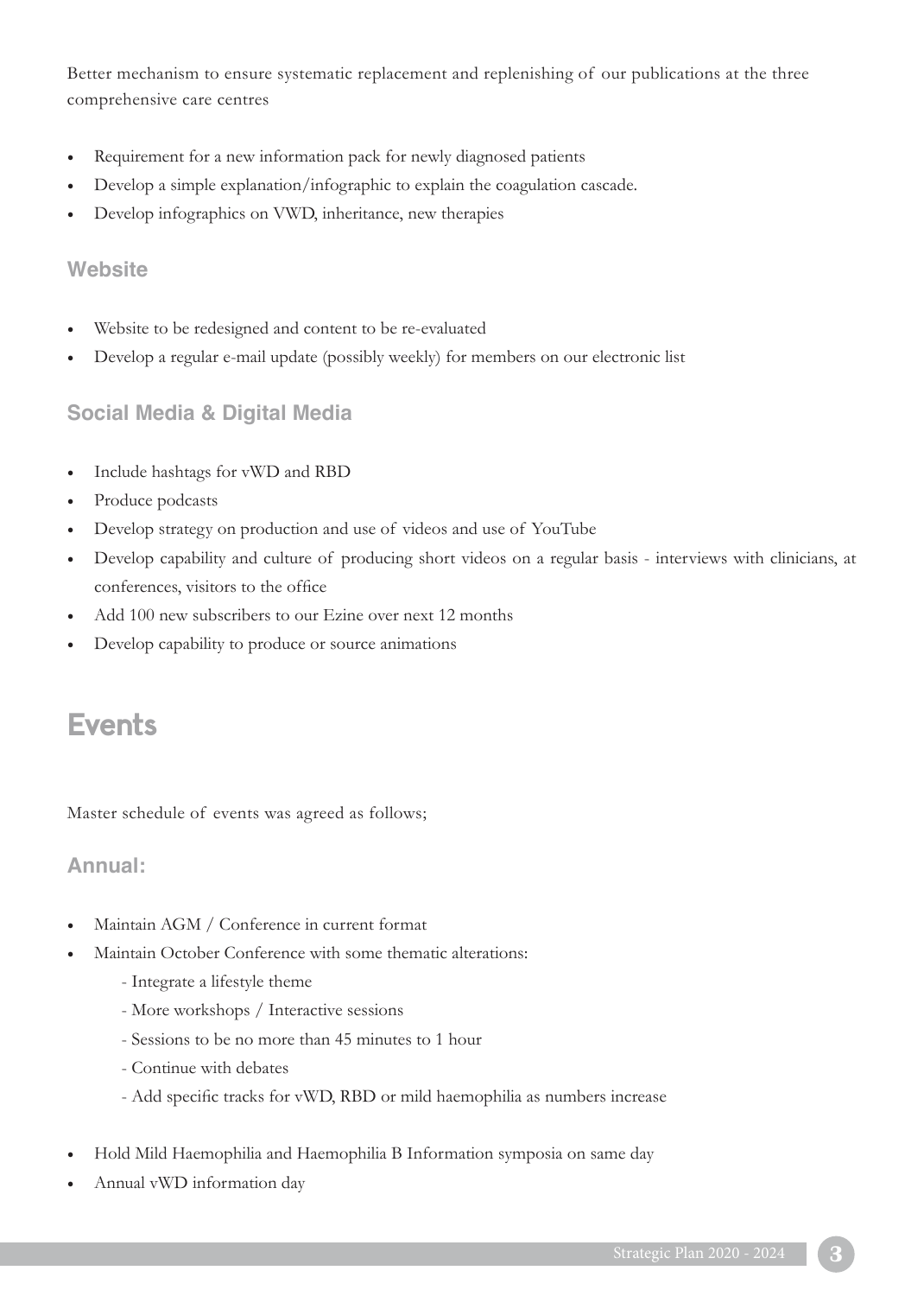### **Every 2 years:**

- Women's Conference
- Ageing Conference (alternating with Women's Conference)

### **Every 3 years:**

- Parents Conference
- In 2024 organize 2 night vWD Conference
- Young Adult Conference Pilot conference in 2020 linked to WISH project, co-funded with EHC
- Supply QR codes for booking forms

### **Events 2021-2024**

### **2021**

- AGM
- October Conference
- Mild & Haemophilia B Info Day
- VWD Info Day
- Ageing Conference

### **2022**

- AGM
- October Conference
- Mild & Haemophilia B Info Day
- VWD Info Day
- Women's Conference vWD track
- Parents Conference

#### **2023**

- AGM
- October Conference
- Mild & Haemophilia B Info Day
- VWD Info Day
- Ageing Conference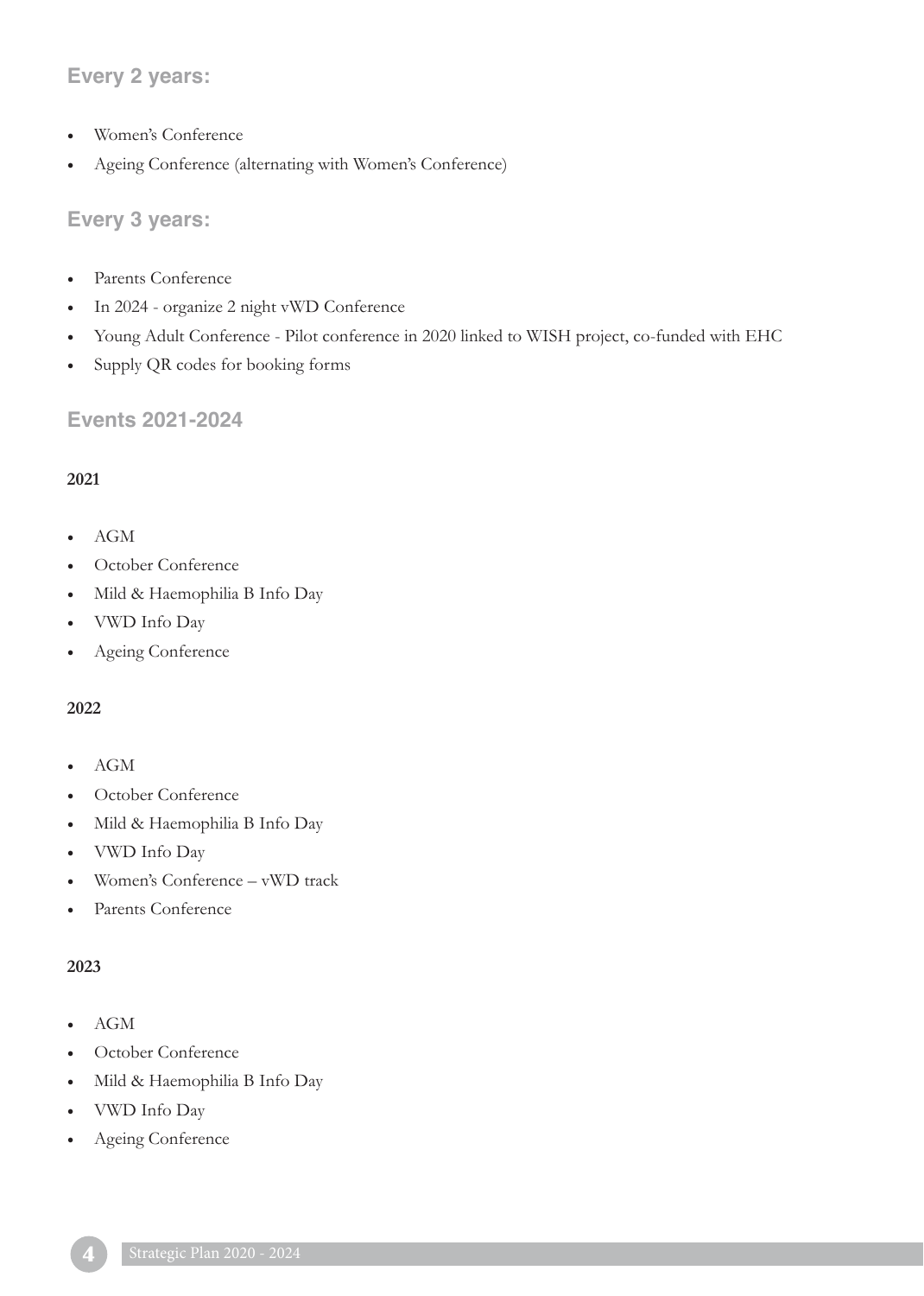#### **2024**

- AGM
- October Conference
- Mild & Haemophilia B Info Day
- VWD Info Day
- Women's Conference

#### **To be decided:**

Frequency of conference for young adults and specific conference  $/$  information days for rare bleeding disorders

### **Lifestyle**

With the rapidly changing therapeutic environment for haemophilia, our focus should move away from solely dealing with or educating on bleeding but more proactively on lifestyle. People with haemophilia will have lower annual bleed rates, will be capable of being more active and should be optimizing their activity levels and quality of life. This focus should include information, education and event related activity on diet, BMI, exercise, mental health.

### **Action list**

- Healthy food at conferences for both adults and children
- Education on responsible consumption of alcohol
- Assisting members in developing enhanced lifestyle including diet and exercise. This will include: - Specific workshops/ lectures at conferences on diet, exercise, activity

#### **Exercise sessions at conferences**

- Demonstrations to groups of members on use of gym equipment at hotel gyms during conferences
- Specific programme on lifestyle and exercise with physiotherapists to enable individuals to develop a plan to continue with appropriate exercise/ activity
- Work with physiotherapists to identify facilities members could use in their local area

#### **Set Activity Goals for 4 age groups**

- Children teaching good movements
- Young people identifying sports they're interested in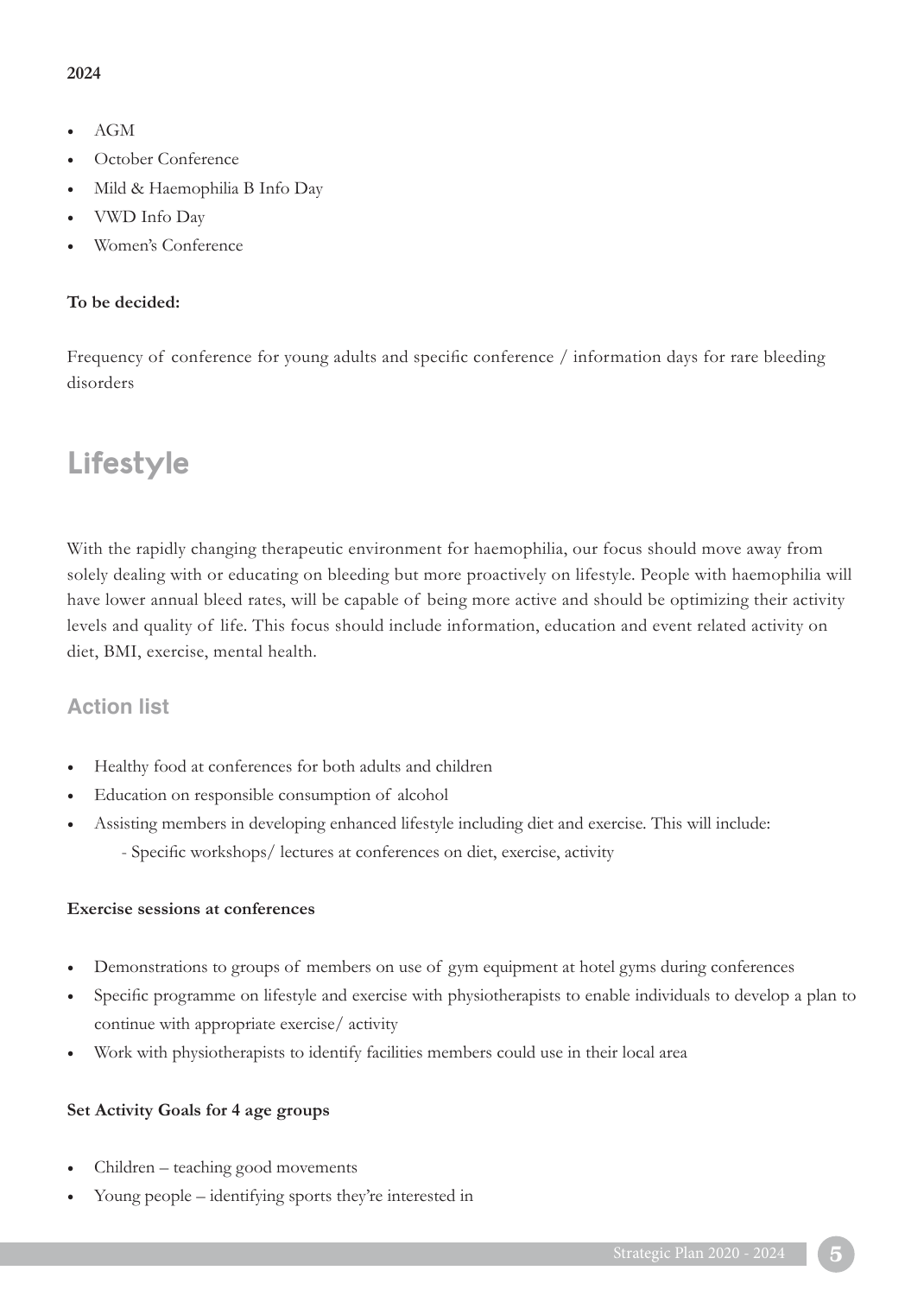- 20s-40s with possible target joints adapting exercise with this in mind
- Older people maintaining mobility

#### **Mental health**

- Involve the psychologist from the centre
- Focus on Attitude readjustment
- Organize sessions or courses on Mindfulness and meditation

### **Von Willebrands Disease**

There is a clear need for the Society to focus more on vWD. There are approximately 1200 people with vWD in Ireland. We have 120 on our mailing list. The major obstacle in the past has been the reluctance of the centres to send unsolicited mail from the Society out to those with vWD on their register.

### **Action list**

- A mechanism has been agreed with CHI Crumlin to make our information available to all with vWD on their register
- A mechanism has been agreed to send our booklets and meeting info to all with vWD who are enrolled in the 2 vWD studies (290 people)
- Appoint 2 members to vWD Research group at RCSI / NCC
- We need to advocate to change the official designation to von Willebrand Disorder
- Continue annual vWD information days
- As numbers increase, consider separate vWD track at our major conferences
- Consider organising pilot vWD programme in collaboration with EHC & AFFIRM project by Board member
- Increase number of people with vWD on our mailing list and/or membership list to enable us to organize a full weekend vWD conference by 2024
- New tagline and business card for centres to promote vWD
- Work to encourage centres to produce clear protocols for vWD treatment and care, to include examination of options for home treatment or prophylaxis
- Produce new booklet on vWD
- Utilise ethnographic videos on vWD
- Consider dedicated section in magazine on vWD
- Consider separate vWD E-Zine
- Highlight role of Irish treaters as leaders of vWD Research globally
- Highlight vWD, as theme of our World haemophilia day event in 2020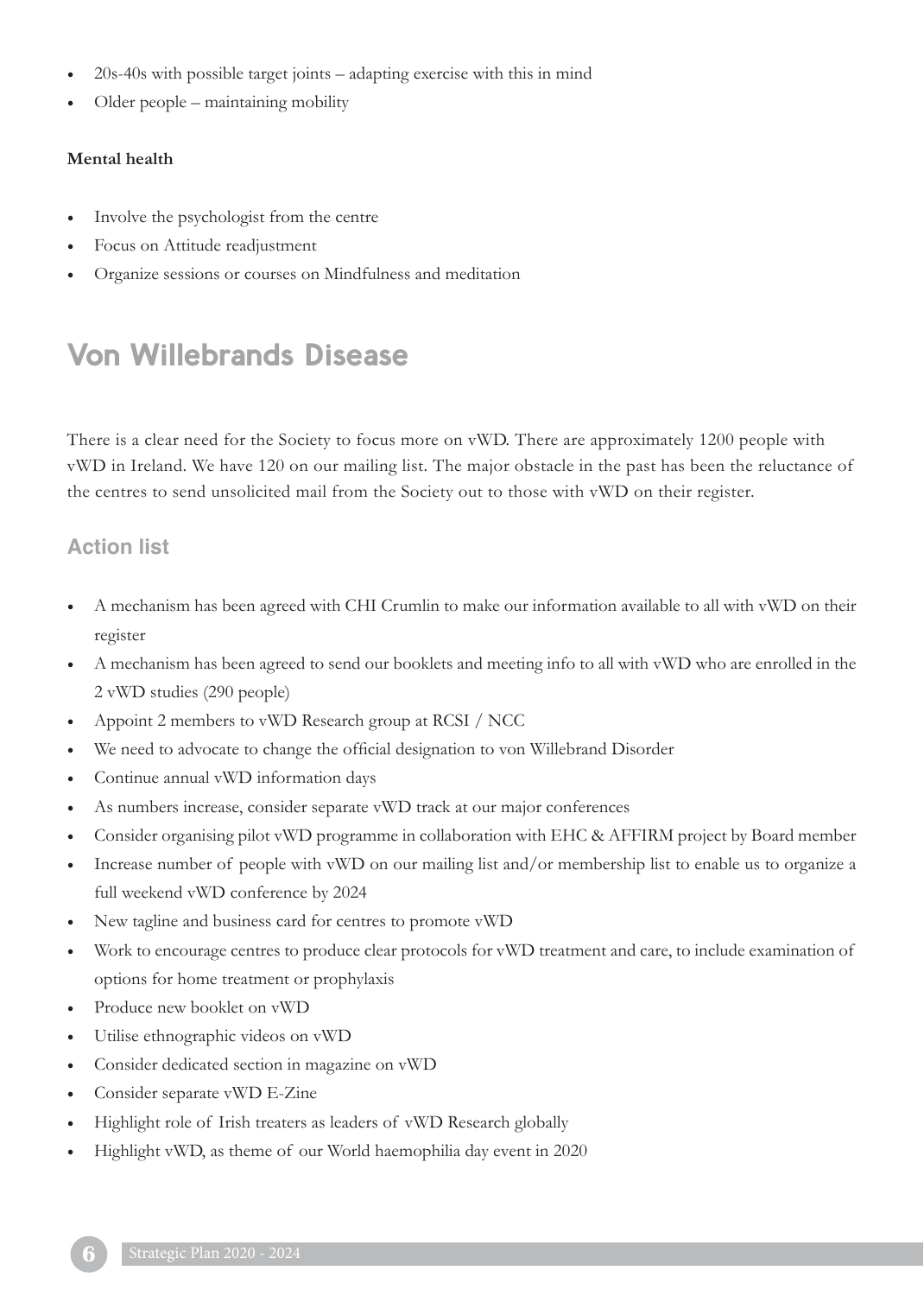# **Rare Bleeding Disorders**

Similar actions to those taken with vWD should be applied to rare bleeding disorders. We need to increase engagement of those with deficiencies in FV, FVII, FX, FXI or FXIII. In addition the 2 largest cohorts under RBD in Ireland (with more than 200 people in each cohort) are Platelet disorders and bleeding disorders of unknown aetiology.

### **Actions**

- A mechanism has been agreed to send our rare bleeding disorders publications to all relevant families on CHI register
- Produce specific leaflets on DDAVP, Transexamic acid and low FVII levels
- Produce specific leaflets and infographics on each individual factor deficiency
- Requirement to liaise with state authorities (HSE, Dept. of Social Protection) to recognize severe RBD similar to severe haemophilia

### **Women with Bleeding Disorders**

### **Actions**

- Produce booklet on pre-pubescent girls and menorrhagia
- Work with Dr Lavin on the *Knowyourflow* website and expand to *TikTok* and other platforms as required
- Add leaflet to new information pack on girls with haemophilia / carriers
- Link with EHC and EAHAD activities and publications in this area
- Lecture on girls with mild haemophilia at parent's conference
- Women and Bleeding disorders conference every second year

# **Ageing**

- Send Ageing and Haemophilia booklets to primary care centres
- Provide assistance, support and information for members dealing with issues including wills, retirement planning, nursing homes
- Discuss "Men's Matters" issues including bowel and prostate cancer
- Develop programme or strategies to assist members in developing resilience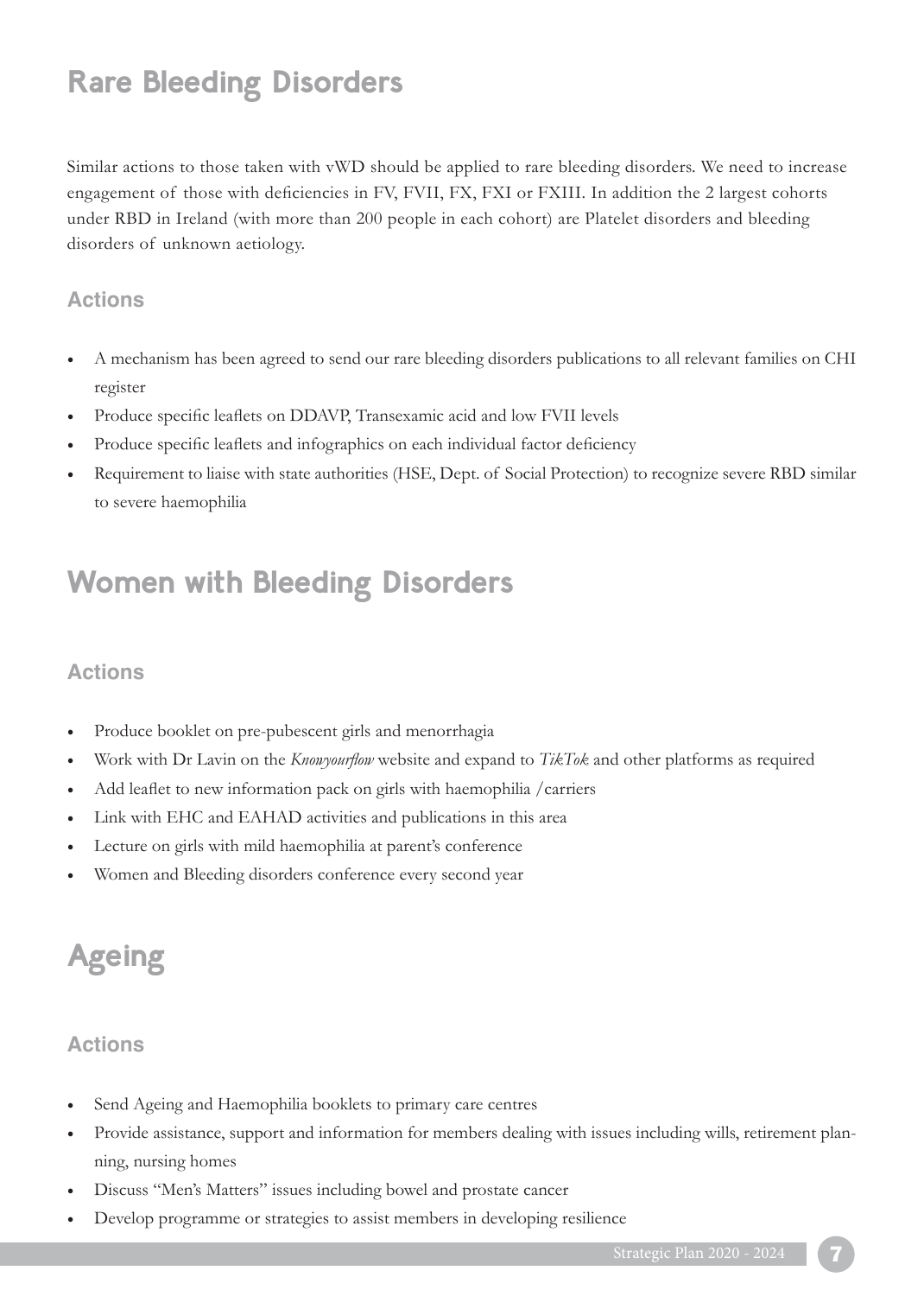- Develop pilot programme for older men with haemophilia looking at positive lifestyle changes diet and exercise
- Identify new title for Ageing conference
- Organize ageing conference every second year with a non- conference event in the other year
- Establish ageing working group to meet three times per year
- Work with NCC to clearly define protocols from NCC for dealing with ageing and haemophilia

# **Teenage Boys**

### **Actions**

- Produce specific publication for teenage boys
- Consider specific event- in conjunction with Centres
- Liaise with NCC regarding outcomes of their focus group for teenage boys

## **Advocacy and External influence**

- Cultivate relationships with new people in DOH, Hospitals etc. (New Minister, Oireachtas Health Committee, Opposition Spokespeople, Paul Reid)
- Reiterate strong message that haemophilia is a major success story massive savings have been made due to ongoing work of HPSMAB. This should lead to re-investment in comprehensive care
- Work to optimize availability of beds for people with Haemophilia and inherited bleeding disorders in H and H ward in St. James's
- Work to optimize availability of timely access to orthopaedic surgery
- Work to ensure that haemophilia service in national centre is not diminished or integrated with wider benign haematology services
- Work to clarify and / or establish separate funding streams for haemophilia Treatment products and operational as national line items
- Organise meetings with DOH / HSE and relevant people to examine mechanisms for access to gene therapy when licensed.
- Establish relationships with key individuals in new structures which will replace HSE
- Work to optimize benefit of IPATH and von Willebrand research projects to members
- Ensure members use Home treatment app and Bleeding disorders alert cards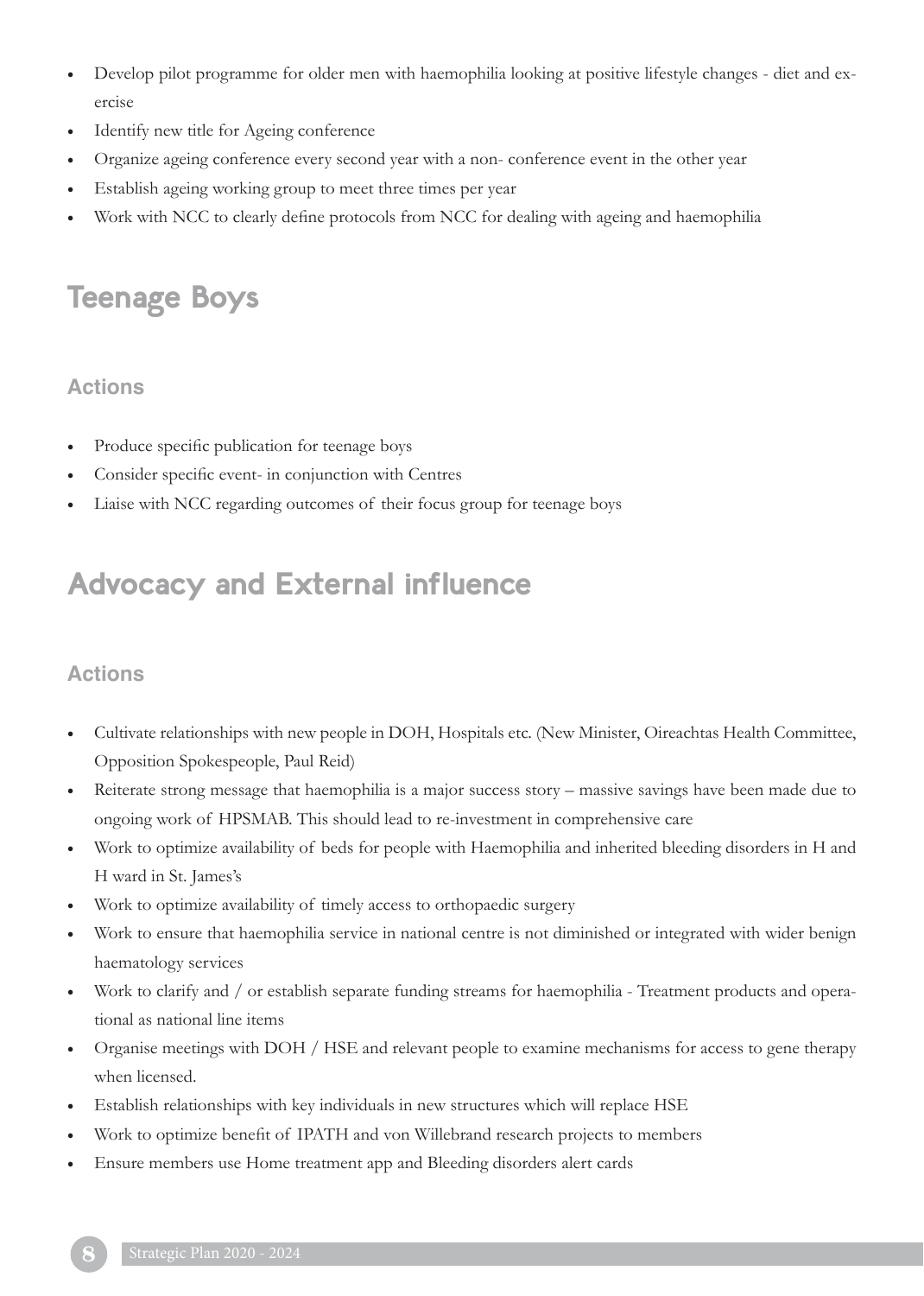## **Enhanced service to members**

### **Actions**

- Designated Haemophilia / BD information stand at new children's hospital
- I.H.S. staff attendance at clinics at new Children's hospital

# **Therapeutic Environment**

### **Actions**

- Continue production of novel therapies newsletter twice per year in collaboration with EHC
- Produce information on Current and Novel Therapies in a more accessible form infographics, animations, videos etc.
- Continue strong work of HPSMAB and ensure Society role in and influence on decisions is maximized to ensure access to safest and most effective treatment options in a timely manner
- Provide ongoing comprehensive and comprehensible information on treatment options to members via educational materials at different levels and conferences/ meetings
- Organise ongoing specific product or therapy class (e.g. Gene Therapy) meetings for members as developments warrant
- Work to ensure clearer treatment protocols and pathways to care for those with vWD
- Ensure access to new generations of therapy including Gene Therapy as required
- Measure impact of new and existing therapies on quality of life and utilize outcome measures for advocacy for continued access to best available therapies

### **Human Resources and Governance**

# **Volunteers**

- Facilitate attendance of volunteers at conference lectures- planned in advance to allow all interested volunteers to choose a session they would like to attend
- Maintain updated database of volunteer skills and qualifications